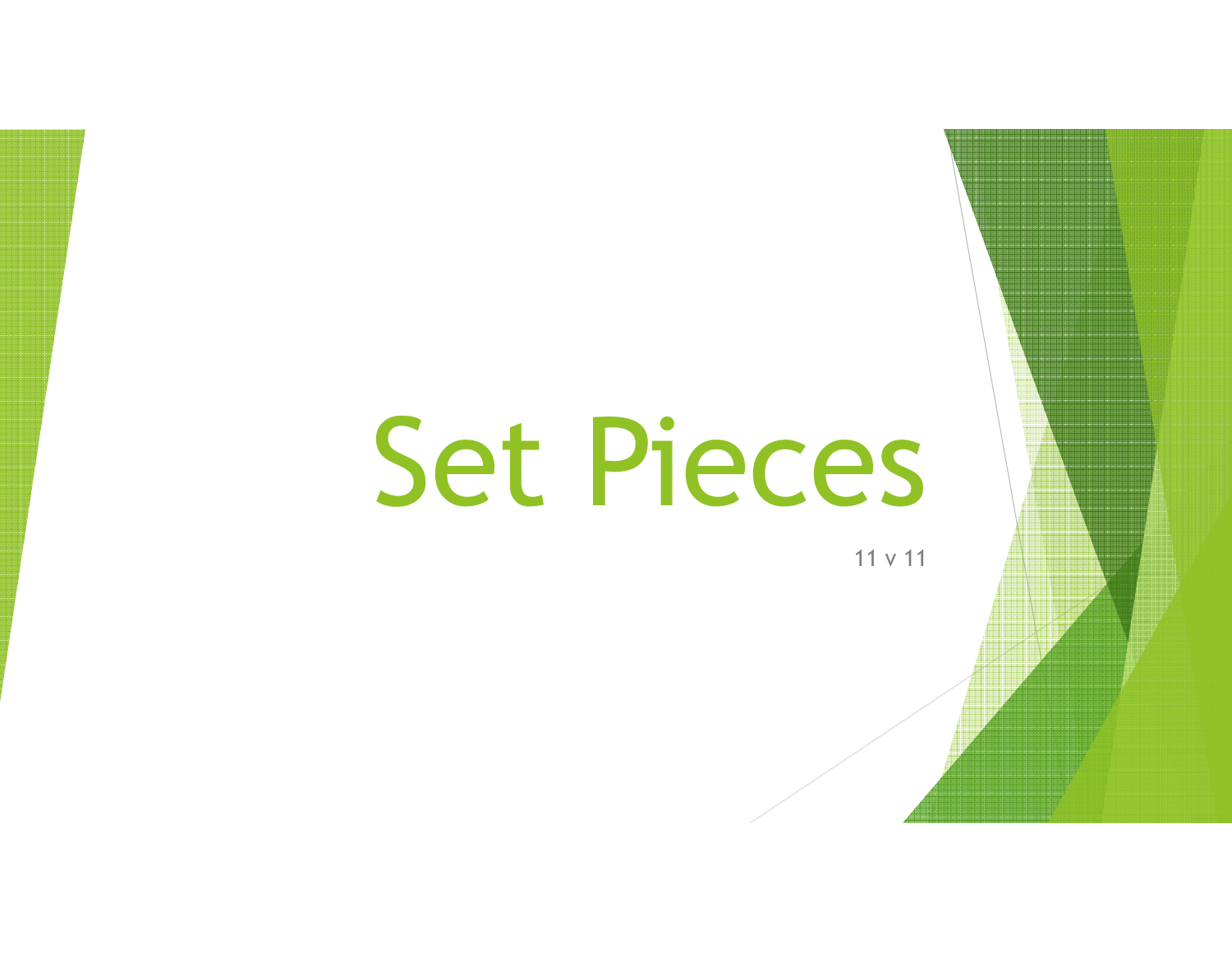#### Attacking Corners



X7 (Forward or Midfield – Left footed on right side) passes to X8 (Forward or Midfield –right footed on right side), X8 attacks the goal, X7 overlapsX7 and X8 decide when to play

short or long corner or play to X2 based on defenders reactionX9 Plays in front of GK X5 Best header of ball and main target - level with <mark>near post o</mark>n 6 yard box

X6 2<sup>nd</sup> Best header of ball in a curved position <mark>from X5 - middle of</mark> Goal – approx 8 yards out of goal X11 3<sup>rd</sup> Best he<mark>ader of ball -</mark> far post – approx 10 yards out of goal X10 Edge of box – ball sideX4 Quick an<mark>d smart defende</mark>r X3 Fastest defenderGK Edge of box - in case of long ball in attack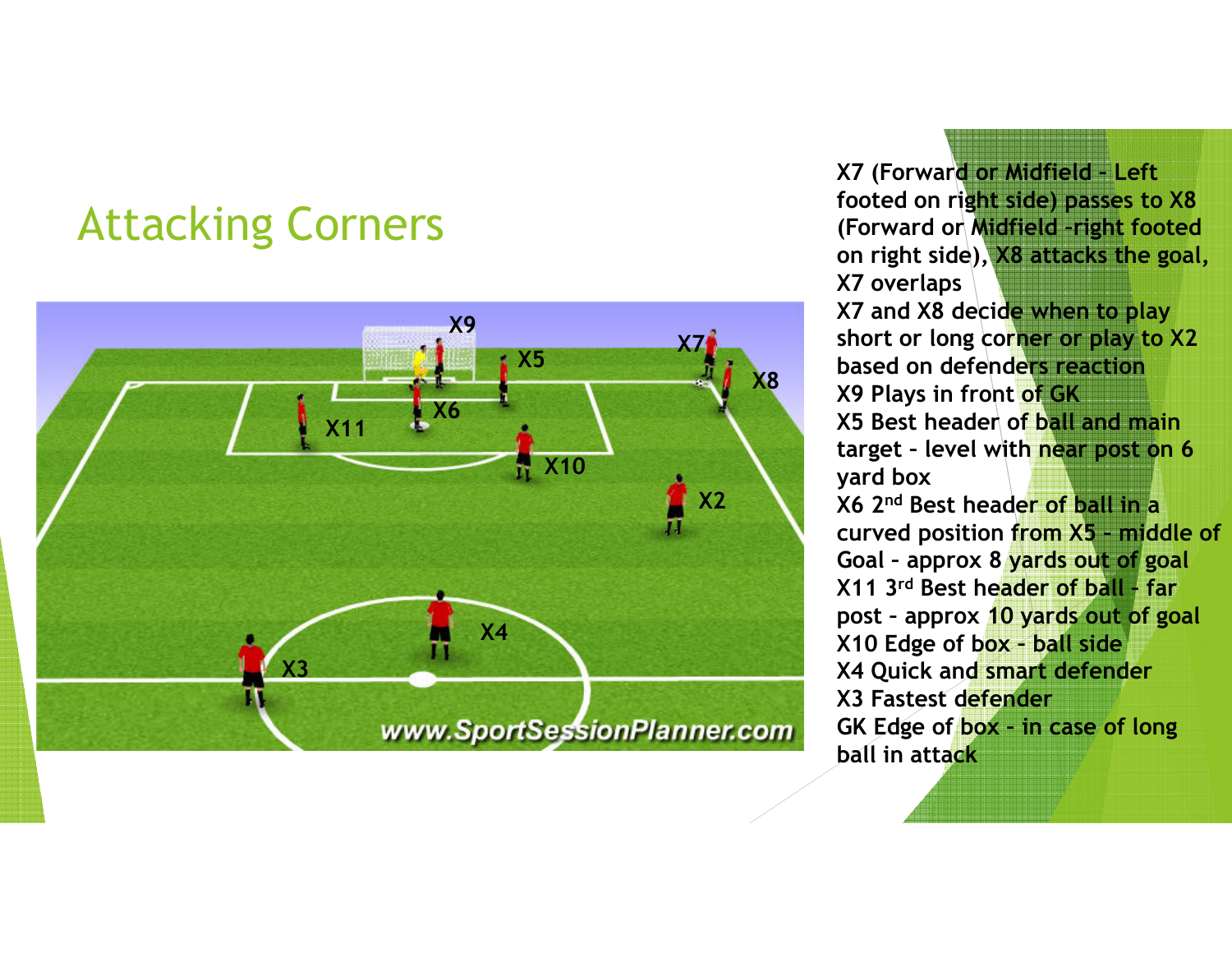### Defending Corners



GK 2-3 yards off line 2/3rd of way along goal line X2 and X3 (Full backs) on each post. Off the line facing ball.X6 Best Header then X5 2ndBest Header, and X4 3rd Best Header (Cent<mark>ral Defenders or</mark> Midfield Players) on six yard box, (quasi- z<mark>onal defending)</mark> X7 and X8 (midfield players) twelve yards fr<mark>om goal (zonal</mark> defending).

X11 stops early corner, under hit corner, co<mark>mbines with (X3 -</mark> near post fullback) if opposing team looking to take short corner, and retreats to box when taken.

X9 (forwar<mark>d) tracks late ru</mark>n but also a<mark>vailable for outlet,</mark> X10 (forward) looks to combine with X9 to counter attack.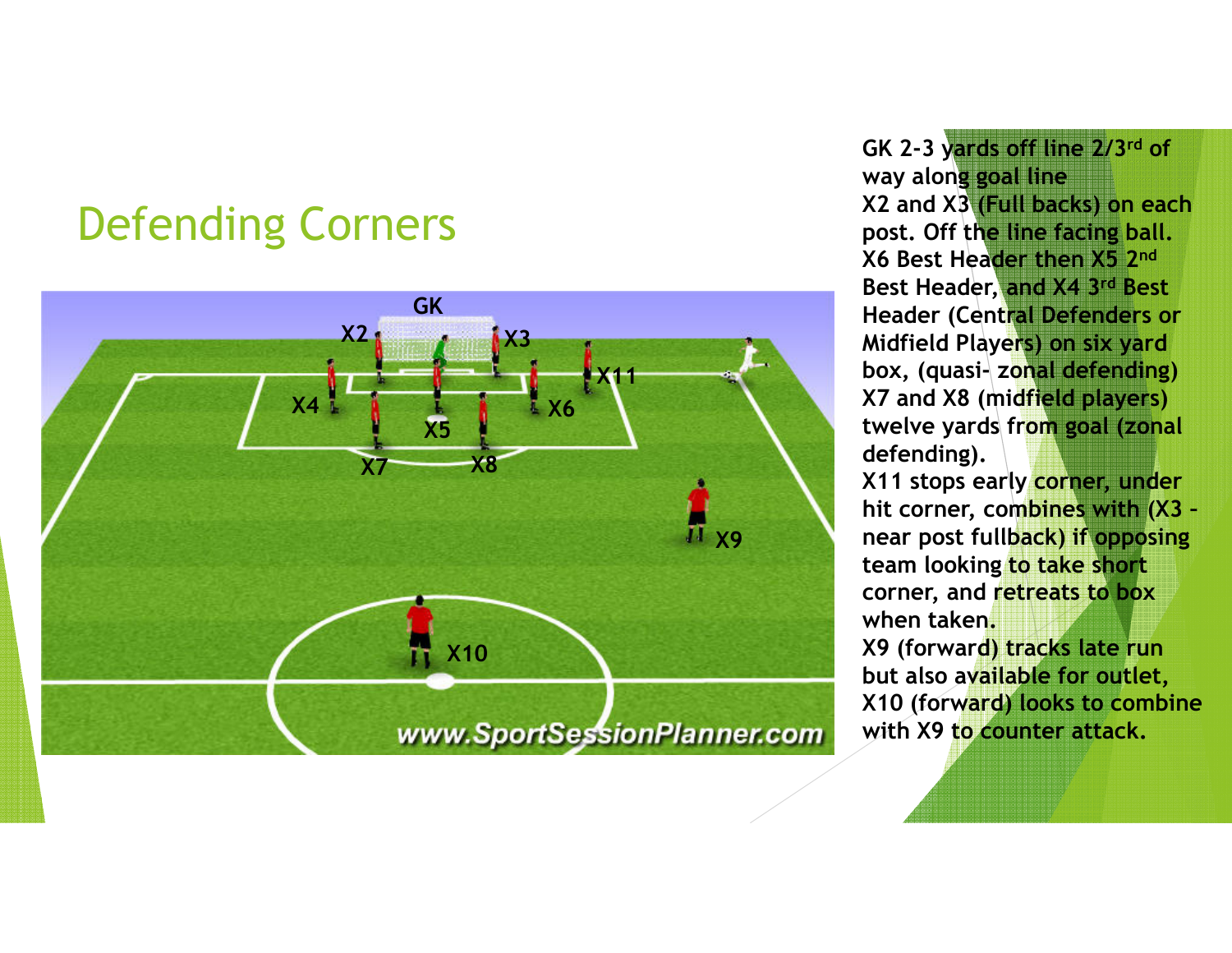### Attacking Free Kicks (3 in wall)



X7 (Forward or Midfield – Left footed) X8 (Forward or Midfield – Right footed) Show variety of routines – maximum 3 for shot on goal– Direct strike – foot on top then strike, roll and strike etcX7 and X8 decide what to play depending if kick is d<mark>irect or indirect,</mark> wall alignment, distance from goal, GK position etcX2 may be played in o<mark>n overlapping</mark> run based on defenders reactions X9 Play's on edge of wall and follows ball in, + may be played wit<mark>h run behin</mark>d wall X6 Best header of ball and main target for long crossX5 2<sup>nd</sup> Best header of <mark>ball</mark> X11 Wide player – arrives late and attacks anything over hit X10 Forward who attacks any headers and balls under hi<mark>t or played back across</mark> boxX4 Quick and sm<mark>art defender</mark> X3 Fastest defender

GK Edge of box – in case of long ball in

attack